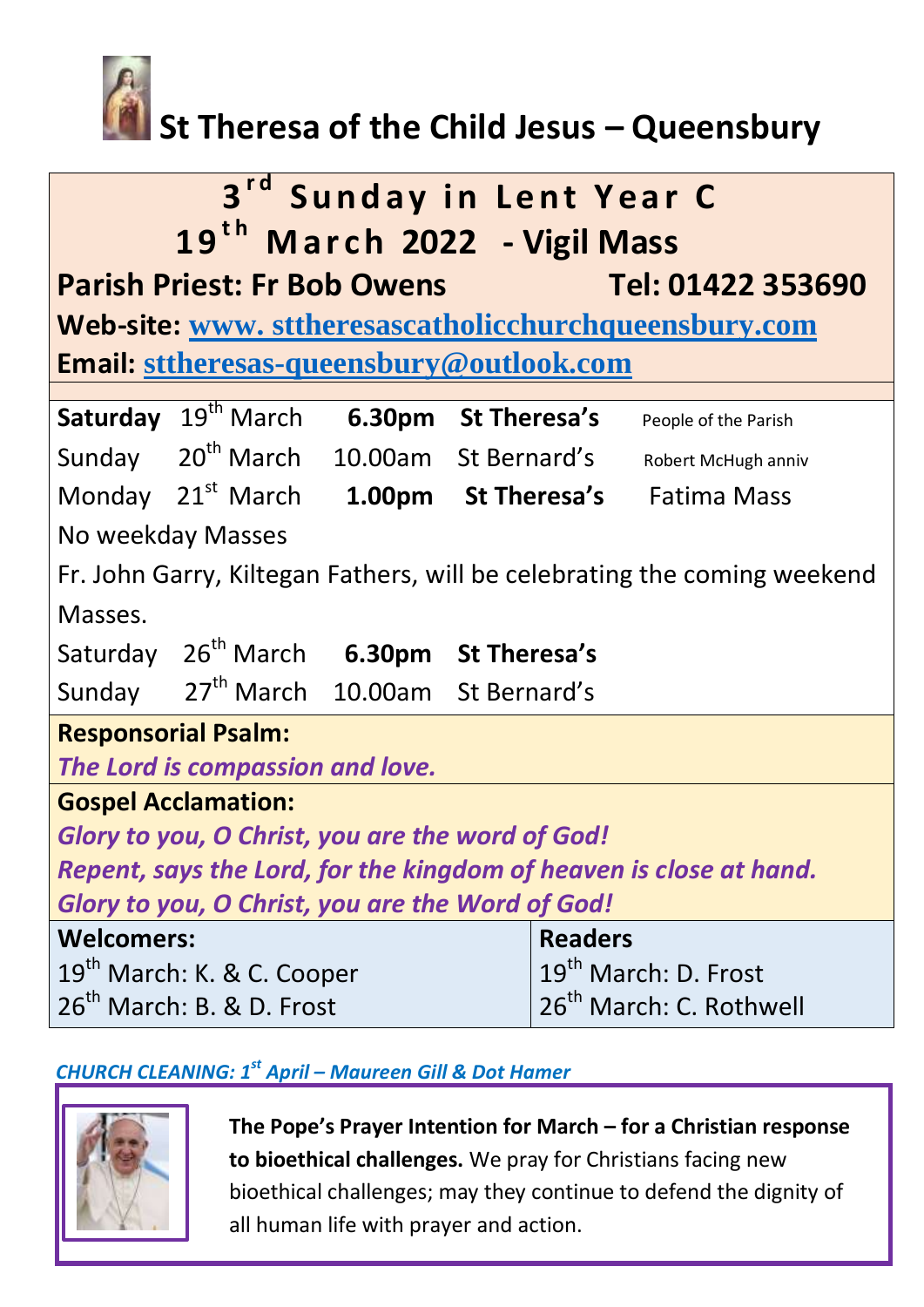**Please keep in mind all those who are in need in our prayers for whatever reason especially - St Theresa's** - Inge Parkinson, the Hales family, Anne-Marie, Noah Brown and family, Sophie Middlemiss, Frank & Betty Mackrill, Cath & David Hodgson, Madelaine Hickinson, Irene Whitfield and many special intentions. **St Bernard's** – Barbara McDonald, Jean Barraclough, Francis Marshall and Dave Sutcliffe.

**Those who have died recently**: Rev Fr Michael Gallon RIP **Those whose anniversaries occur about this time**:

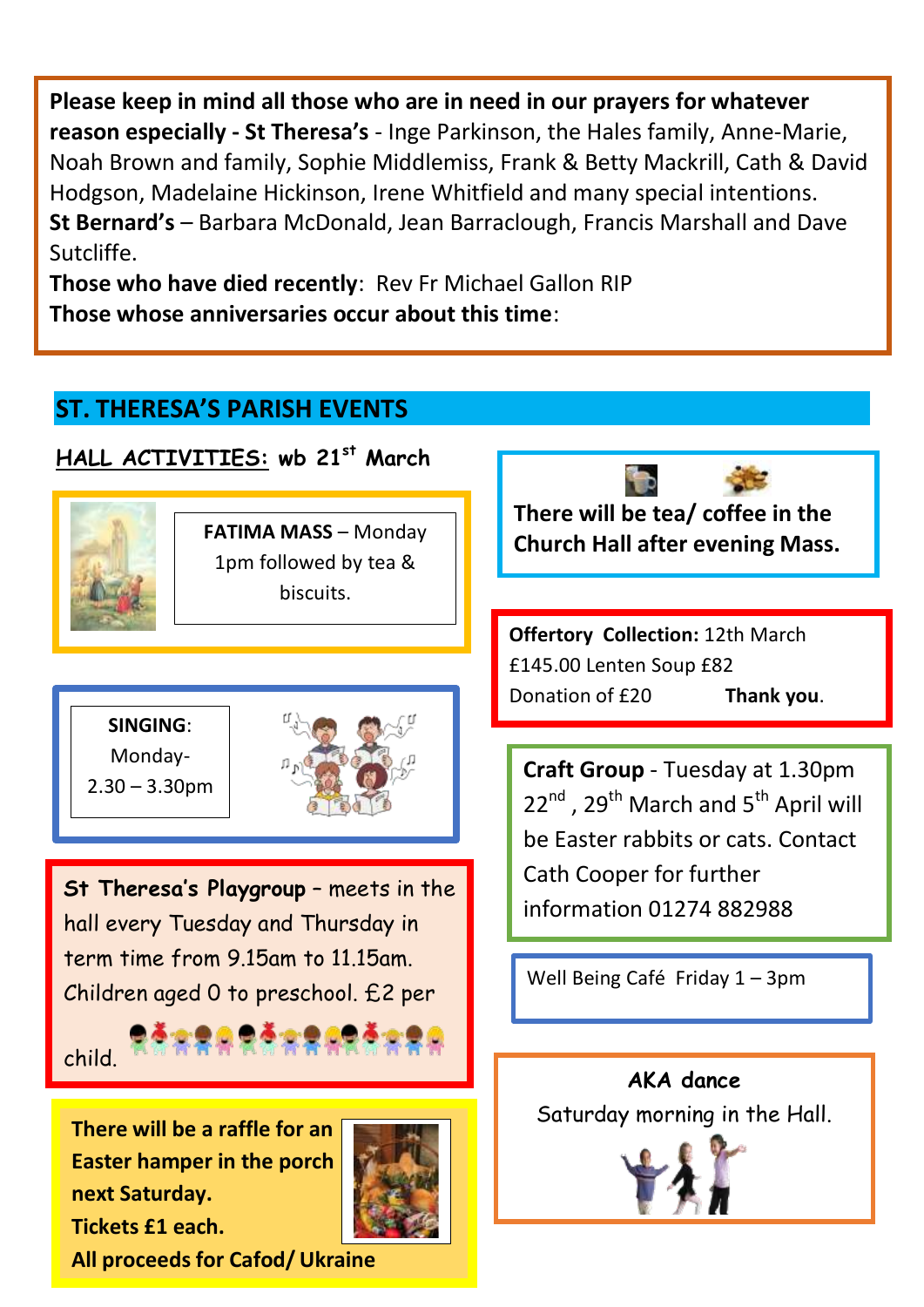The Three Pillars of Lent, given to us by Jesus in the Sermon on the Mount in St Matthew's Gospel, read on Ash Wednesday are:

### **PRAYER FASTING ALMS GIVING**

These are the key to Lent being a productive preparation for Easter.

*We are all shocked and appalled at the devastating scenes of the invasion of the Ukraine. Catholic agencies are at the centre of the response to the unfolding humanitarian crisis and supporting those whom have been displaced. We stand in* 

*solidarity with the Ukrainian people and all those against war.* 

**We can help by: Donating through CAFOD and the Disasters Emergency Committee (DEC) Appeal. To donate, please go to: [https://cafod.org.uk/Give/Donate-to-](https://cafod.org.uk/Give/Donate-to-Emergencies/Ukraine-Humanitarian-Appeal)[Emergencies/Ukraine-Humanitarian-Appeal](https://cafod.org.uk/Give/Donate-to-Emergencies/Ukraine-Humanitarian-Appeal)** 

**Donating through Caritas Internationalis online to Caritas Internationalis, to speed up the process and ensure funds are being given to legitimate organisations through the Caritas federation.** 

**~~~~~~~~~~~~~~~~~~~~~~~~~~~~~~~~~~~~~~~~~~~~~~~~~~~~~~~~~~~~~~~~~~~~~~~~~** 

**Our Lenten Soup lunches** – All the money given at the Lenten soup lunches is in aid of CAFOD. If you can't get to the lunches **you can contribute by putting a donation in an envelope marked Cafod/Ukraine** and leaving it with your weekly offering. The total will be forwarded to CAFOD at Easter. You can also come and enjoy soup and a roll which will be served from midday on Saturdays during Lent  $-26<sup>th</sup>$  March and 9<sup>th</sup> April.

*Our contributions are needed this year more than any other. Please be generous.* 

Our Lady has appeared many times around the world over the centuries. We are all familiar with Our Lady of Fatima ( 1917), Our Lady of Lourdes (1858) and Our Lady of Knock (1879) but there are many others going back as far as 1531, when Our Lady of Gadalupe appeared as an image on a cloak surrounded by roses. In 1973, Our Lady's statue in Akita wept; 1980 Our Lady of Cuapa, Nicaragua; 1983- 1990, Our Lady of the Rosary of San Nicolas in Argentina; 1981- 6 children saw apparitions in Medjugorje in Bosnia. All apparitions have asked people to pray especially to pray the rosary and to be reconciled with God. The horrendous situation in Ukraine needs our prayers. We NEED to respond to Our Lady and pray for peace.